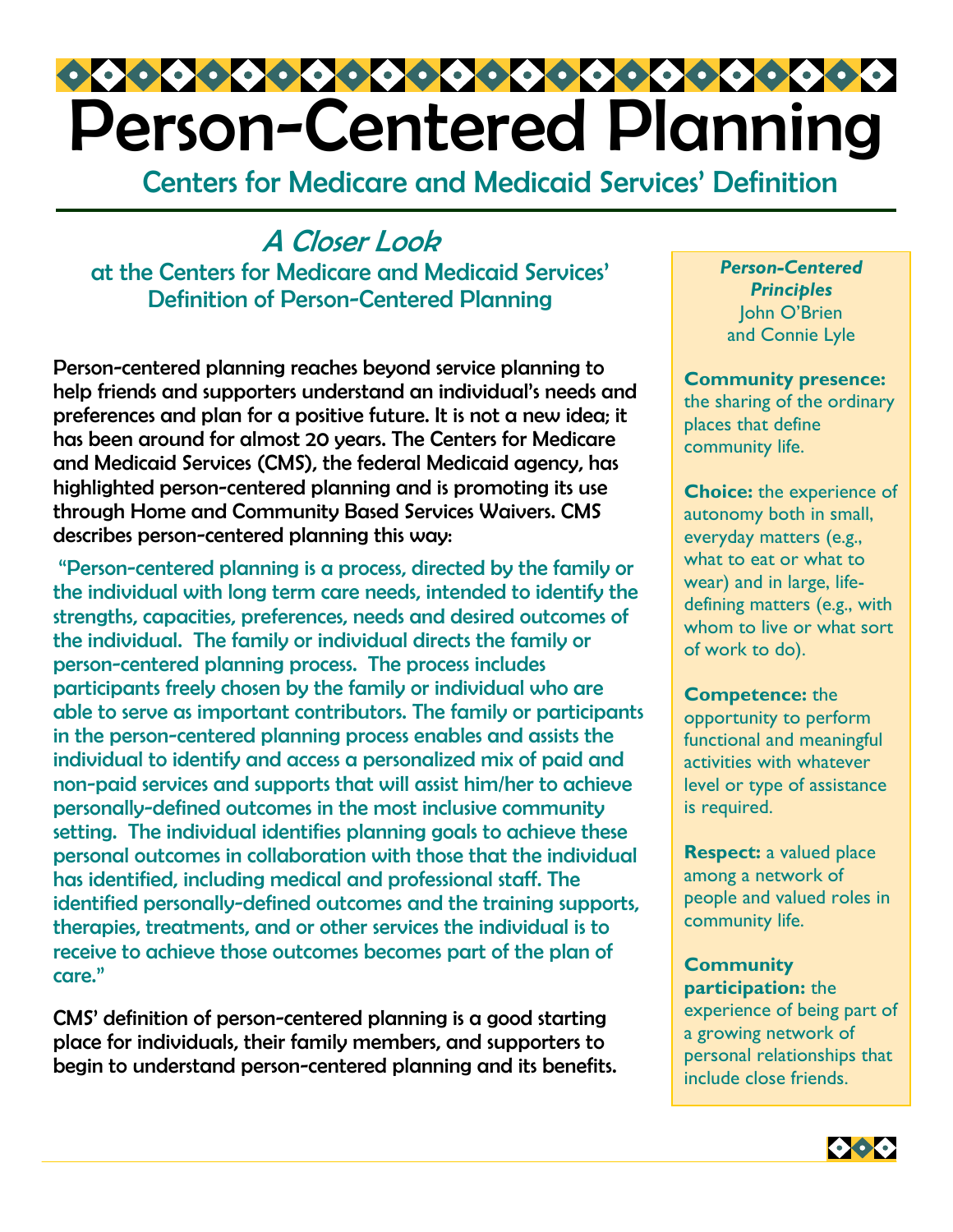### "Person-centered planning is a process…"

Person-centered planning is not a one-time event. It is an ongoing activity that allows people who care about an individual to listen, to learn, and to lend support to that person. The process is interactive and lifelong. While a written plan may be a product of the planning process, the plan is only as good as the effort that goes into listening to the individual, learning what is important to and for the individual, and lending time and energy to support the individual on an everyday basis.

### "…directed by the family or the individual…"

In person-centered planning, the person who is to be supported and his or her family controls the process rather than case managers, agencies, or service providers. It is not an activity organized by staff to assist in getting the plan of care written. The presence of the individual and/or their family member(s) at a planning meeting and their participation in needs assessments or preference inventories, while a good thing, is not person-centered planning. The individual and his or her family actively direct the process. Many individuals may find that being at the center of the planning process is difficult at first because their experiences have not provided them with opportunities to "run the show" when it comes to expressing how they want their lives to look. Many family members who have experience in planning for their own daily lives may not feel very skilled at helping a family member translate needs and preferences into supports and services that are complicated by rules and regulations, and are sometimes in short supply. Thus case managers and other providers are essential in helping individuals and families take leadership roles in directing the planning process.

Like many things that we do in life, person-centered planning gets better with practice. Initial attempts may feel awkward or even unsuccessful, but time and effort pay off. The inexperience that we feel in doing this type of planning is the very reason that personcentered planning is often a "facilitated process", meaning that the different tools available to be used in person-centered planning come with instructions and a person trained in walking us through the process.

## "…intended to identify the strengths, capacities, preferences, needs and desired outcomes of the individual..."

Looking at how an individual can live a life filled with choices, connections, and contributions requires a shift in our usual thinking away from a deficit and needs based model. We are so focused on needs, slots and programs that we often do not see giftedness and strengths. We are not used to asking for and following the directions of the person and those who know him/her best.

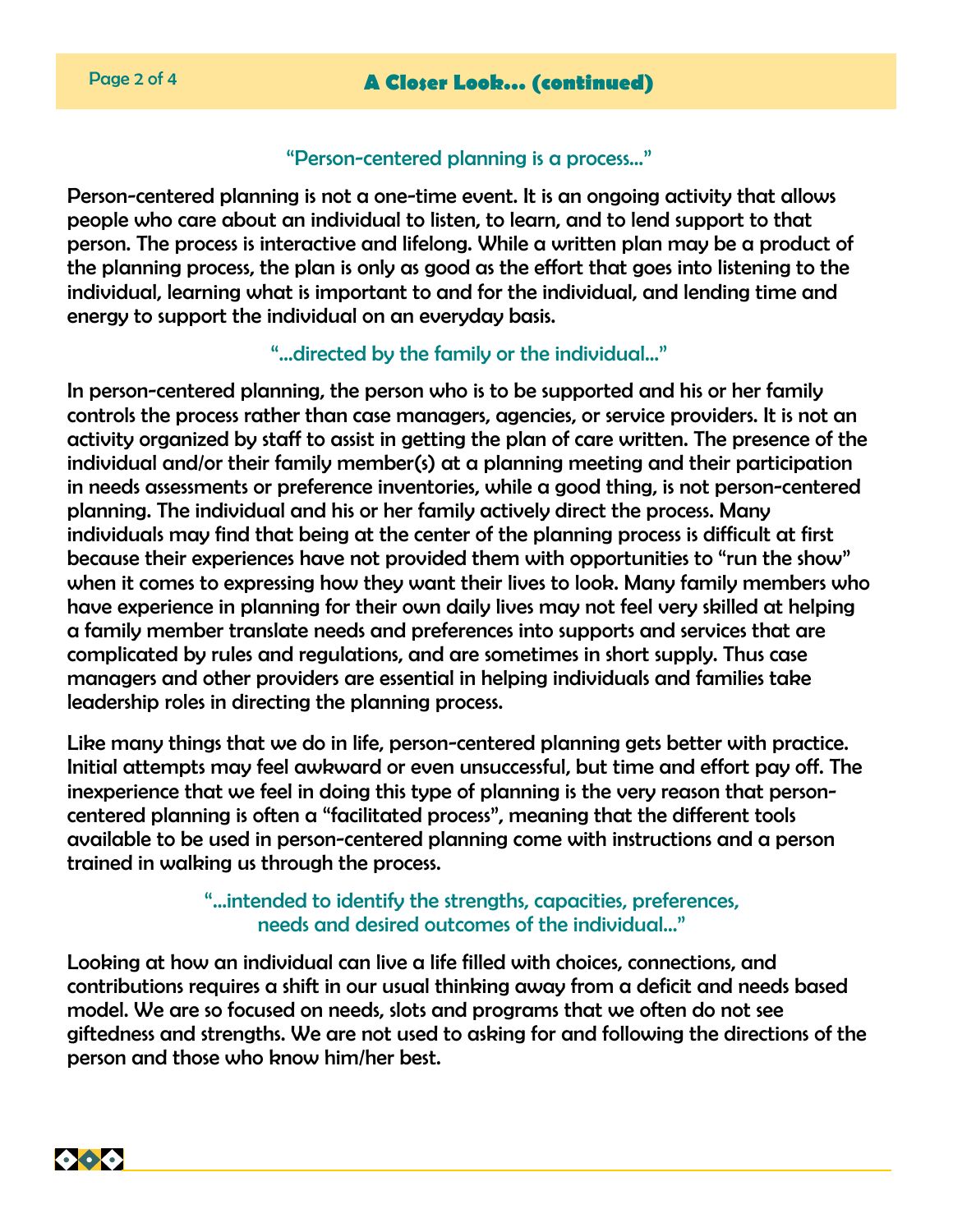"Traditional forms of planning are based on the ideal of the developmental model…emphasizing the deficits and needs of people, overwhelming people with endless program goals and objectives, and assigning responsibility for decisionmaking to professionals. Traditional planning often reinforces the status quo of organizations by focusing solely on accomplishments that are possible within existing programs and structures" (John O'Brien and Connie Lyle O'Brien). Person-centered planning helps us to focus on a person and in so doing make room for a new way of thinking that makes us listen and learn about the abilities of individuals. After learning how a person wants to live, we can then develop an understanding of how the person's disabilities challenge that vision, and work together to identify and provide needed supports.

### "…The process includes participants freely chosen by the family or individual who are able to serve as important contributors..."

Person-centered planning encourages the participation of family, friends, professionals and community members in the process of listening to and discovering the goals, preferences, gifts, and potential contributions of the individual. There is no set number of people who must be part of a person-centered planning team. However, since helping an individual become better connected to his or her community is a key part of person -centered planning, those who know and care about the person are encouraged to enroll and lend their support, resources, creativity, and problem solving skills. It is not just the writing of a plan, but also the means to make it happen, that is critical to successful planning.

"…The family or participants in the person-centered planning process enables and assists the individual to identify and access a personalized mix of paid and non-paid services and supports that will assist him/her to achieve personally-defined outcomes in the most inclusive community setting..."

Successful person-centered planning is directed at a larger picture-- exploring and defining how an individual wants his or her life to be. While it may include Medicaid waiver and/or other publicly funded services it is more comprehensive and holistic than just service planning. The process can begin at any time in an individual's life, and, because it is a process, it reflects changes as the individual's experiences change. CMS rightly draws the connection to the wider community where natural supports exist for all of us.